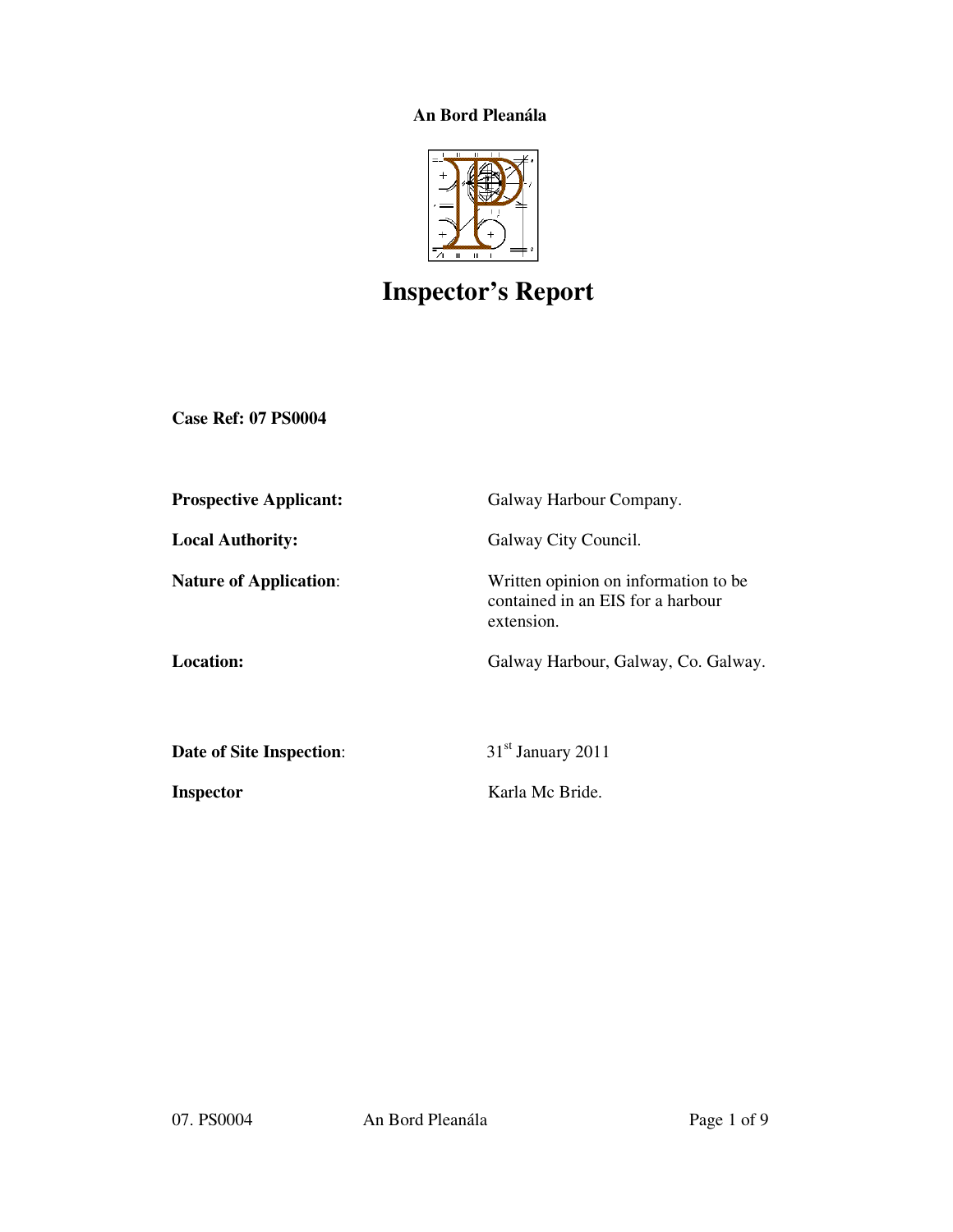I recommend that the following written opinion on the information to be contained in the EIS be forwarded to Galway Harbour Company.

#### **WRITTEN OPINION**

The EIS for the project must contain the information specified in paragraph 1 of Schedule 6 of the Planning and Development Regulations, 2001 (SI No. 600 of 2001) and the information specified in paragraph 2 of Schedule 6 (referred to above) to the extent that this information is relevant to the nature of the development in question and to the environmental features likely to be affected.

This shall include details of the environmental impacts during construction and operational phases of the development and provide precise, clear and unambiguous mitigation measures where such are proposed, including indicating who has responsibility for implementation of such mitigation and monitoring of the impacts of the development.

The EIS must contain a summary in non-technical language of the information contained in the EIS. The non-technical summary should contain an objective statement in non-technical language of the environmental effects of the development and all significant effects and mitigation measures should be referred to therein.

The description of the development to be contained in the non-technical summary should explain the proposals clearly and unambiguously in terms of their nature, scale and extent in order to allow the public to understand the EIA process and to make submissions in relation to the development.

The EIS in this case should, in particular, contain the information and address the issues referred to below.

## **Description of Development**

- A full and detailed description of the scale, nature and extent of all aspects of the development including details of excavations, harbour construction and foundations and the height of the harbour and related structures relative to the ordnance datum, details of proposed silt containment systems, a schedule of works including timescales, phasing arrangements, any special work practices and the application of specialised machinery/equipment.
- The national/regional/local purpose of/need for the proposed development described in conjunction with any relevant national, regional or local policies and/or objectives.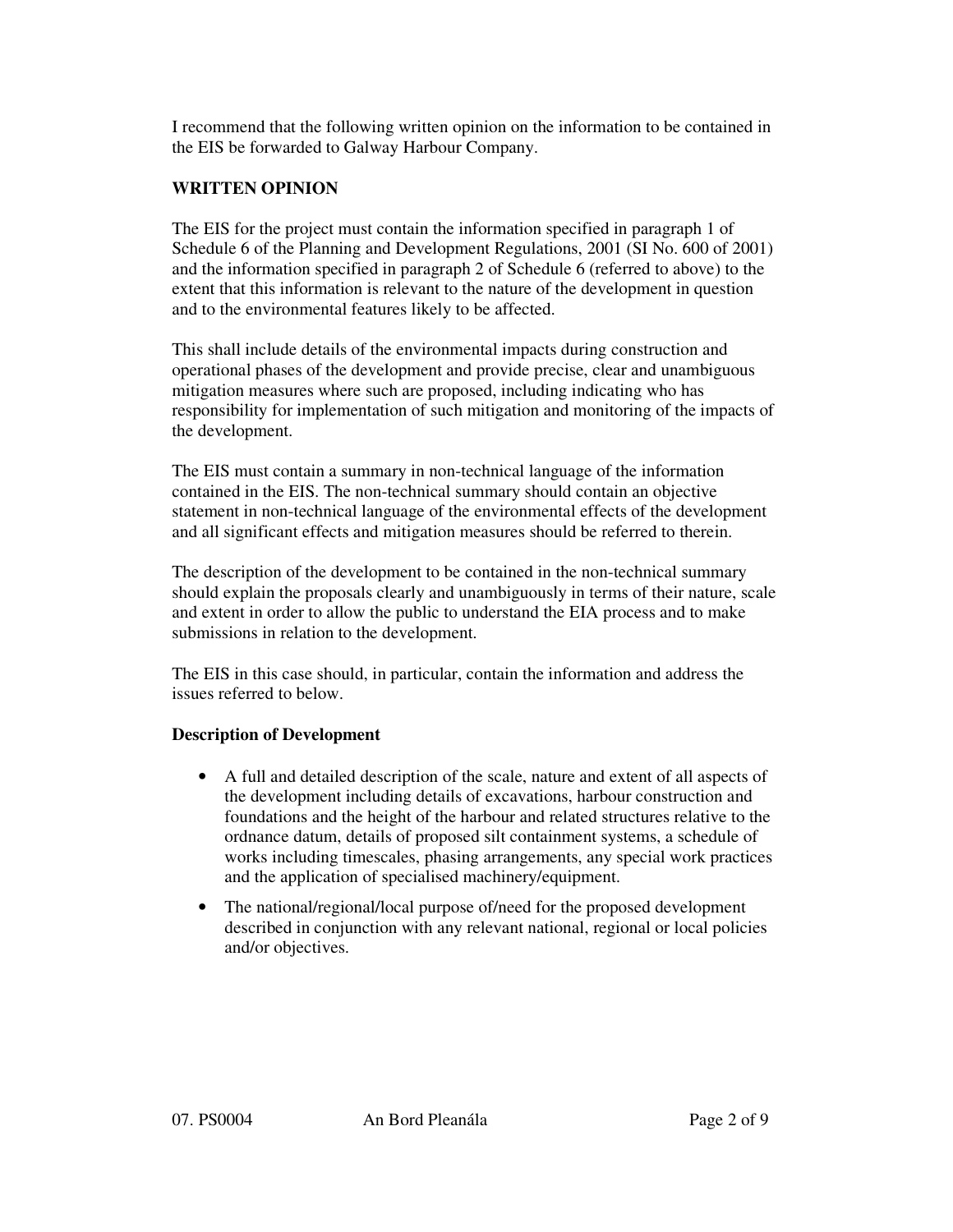#### **Alternatives**

- An outline of the main alternative locations studied and alternative forms of development design, scale and construction methodologies considered prior to the selection of the preferred development option.
- Justification for choosing the preferred location taking into account the effects on the environment and including the criteria applied in assessing the various alternatives considered. In this context, the likely significant effects on the environment of the various alternative options indicated shall be considered, having regard to the selection criteria applied.

## **The Receiving Environment**

The receiving environment shall be defined to include all areas that would be impacted directly or indirectly by the proposed development. The information contained in the EIS should be based on comprehensive surveys of the area and should include:

- Information on the flora and fauna (including fisheries and aquatic mammals) in the receiving environment and surrounding area and details on their conservation status and ecological importance. The nature and extent of such habitats should be mapped with the footprint of the proposed development overlain. The information should include surveys and details of flora and fauna in the area including:
	- o A winter and year round survey of birds (including but not limited to species included in Annex 1 of the Birds Directive) should be provided to determine bird usage of the site and surrounding area, identify breeding grounds, nesting patterns and migration patterns and evaluate the importance of the site and surrounding area for birds.
	- o A year round survey of fisheries and aquatic mammals (including but not limited to species included in Annex 11 of the Habitats Directive) should be provided to determine fish and aquatic mammal usage of the site and surrounding area, identify breeding grounds and migratory paths and evaluate the importance of the site for fisheries and aquatic mammals (including a baseline description of the distribution of Harbour Seals, Grey Seals and Cetacea within the zone of impact).
	- o An otter and bat survey undertaken at an appropriate time of the year.
- Information on the geology and geomorphology of the receiving environment, including a description of the bedrock, the depth at which the bedrock is encountered, the type and depth of material which overlies the bedrock and the depth at which this material is encountered.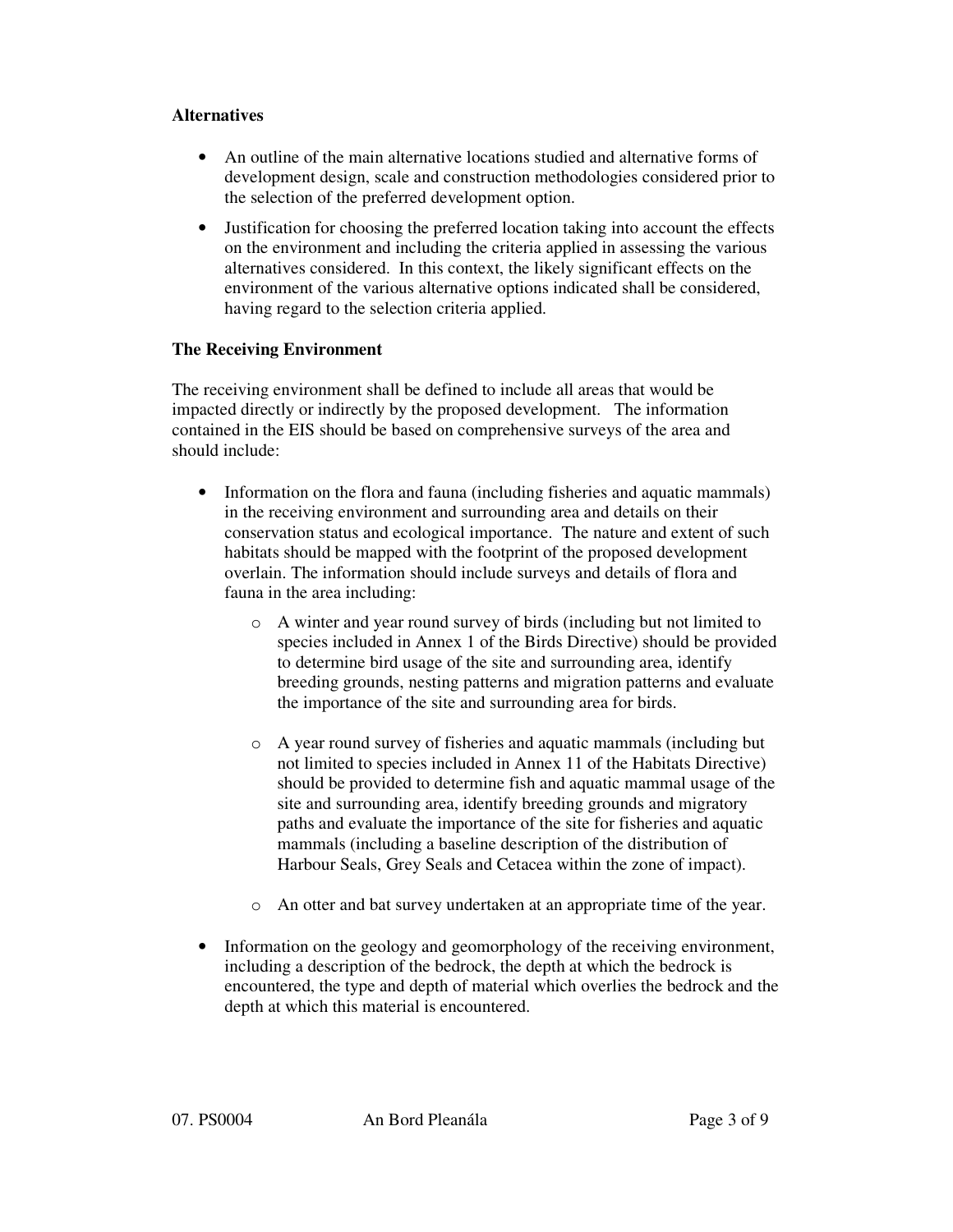- Information on the chemical composition of the material which overlies the bedrock (including details of any heavy metals and leachate contained in overlying material).
- Information on the bathymetry, oceanography, hydrodynamics, tidal and wave patterns and wave refractions and movements in the receiving environment (including modelling of all hydrodynamic and coastal processes of the tidal system).
- Information on the sediment transportation and deposition regime including particle size analysis, sediment organic carbon and sediment chemistry (heavy metals, persistent organic compounds etc.)
- Details of any likely terrestrial and aquatic archaeological features that may be significant for cultural heritage and which may be affected by the development.
- Details of the existing road network in the greater Galway area.
- Details of the rail links and connections in the Galway area, potential for rail freight business, identification of potential freight destinations, quality and capacity of existing infrastructure, availability of rolling stock and details of passenger numbers.

The information contained in the EIS should contain be based on comprehensive surveys of the area.

## **The proposed development**

- Information on the proposed harbour extension and the location of all proposed structures, including details of their construction and foundations and their height and base level relative to the ordnance datum.
- Details of all dredging, land reclamation and dumping at sea.
- Information on existing sediment contamination within the dock (including chromium, lead and manganese and other heavy metals).
- Details of the construction methods and materials that would be used to construct the proposed development.
- Details of the proposed fill techniques to be used in the land reclamation, the materials proposed, quantity, configuration and constitution including:
	- o Materials to be used in the quay wall.
	- o Details of the material to be used as fill from seabed to reclaim land.
	- o Details regarding additional fill materials (including source, quantum and transportation method).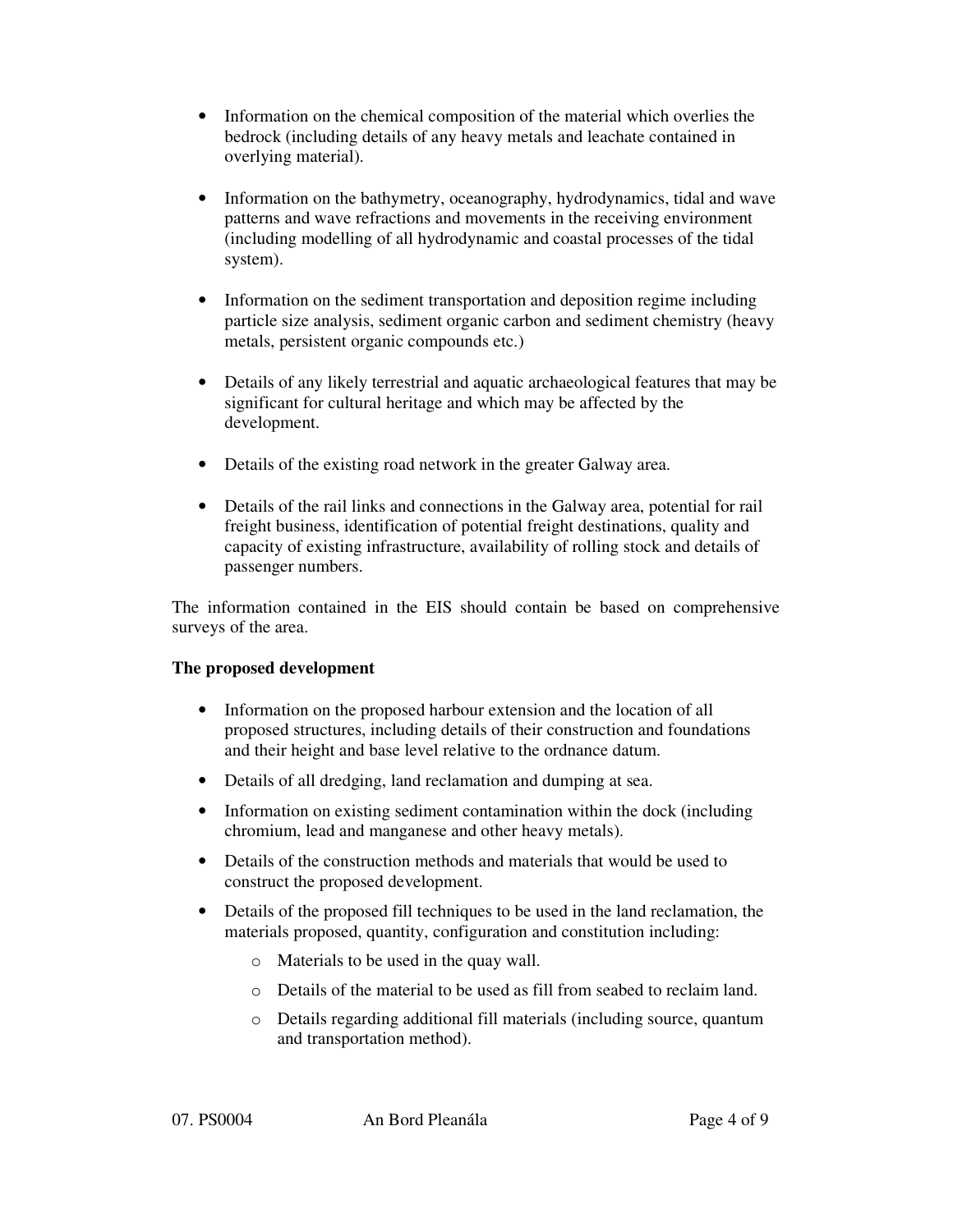- Details of any additional protection measures proposed for development, quay walls, breakwaters and reclaimed lands.
- Details of works to provide access for the development, including the construction of access roads and rail links, and works to existing public roads, junctions, bridges and rail links.
- Information on the volume and type of traffic (including details of any unusually heavy, high or wide loads) likely to be generated during the construction phase.
- Calculations of the amount of and a description of the nature of material which would be disturbed or excavated on the site during dredging (including details of heavy metal and leachate mobilisation from the seabed as a result of excavation and ground disturbance.)
- Proposals for the storage and disposal of material excavated or otherwise generated during construction of the proposed development and for the prevention or minimisation of emissions from it to waters.
- Information on the type and quantity of the materials to be used in the construction of the development and on their storage and handling.
- Information on phasing.

## **Subject Areas**

The EIS should, in particular, cover the matters raised below:

# *Human beings*

- Assessment of the likely effects of the proposed development on the health and safety of human beings during the construction and operational phases of the development and in the context of the potential for a major accident.
- An assessment of the impact on human activities (including fishing, general on and off shore recreation, boating activities and water sports in the bay area, River Corrib/City canal system and Lough Atalia).
- An assessment of the impact on the proposal to create a greenway (pedestrian and cycle) link between Oranmore and Barna.

# *Flora and Fauna*

• An assessment of the impact on flora and fauna in the bay area (including mammals, fish and fisheries, birds, aquatic mammals and invertebrates), an assessment of the impact on ecologically sensitive locations and in particular on priority habitats and designated conservation areas (including marine and inter-tidal and sub-tidal environments) in the receiving environment and surrounding area in the following contexts: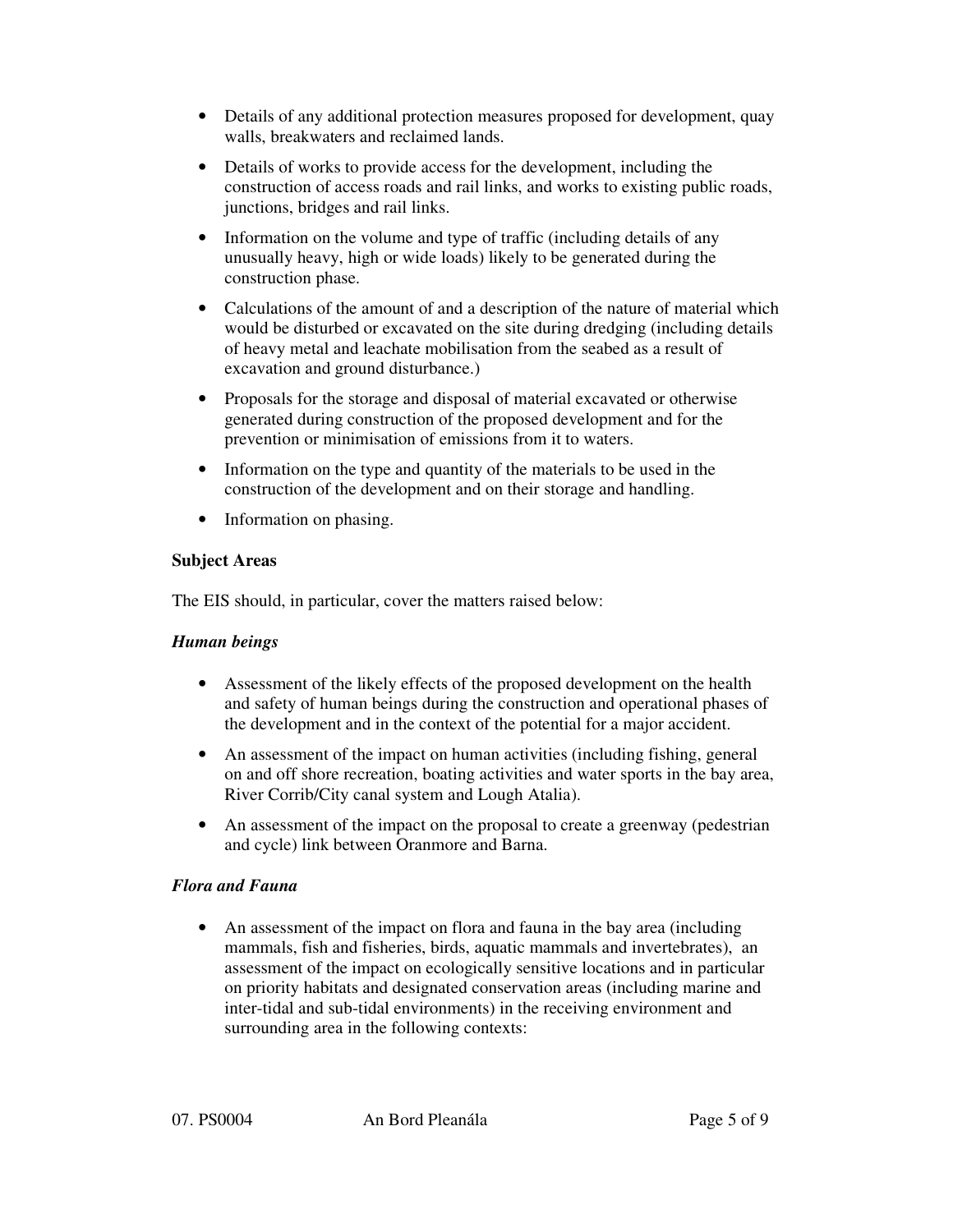- o Arising from dredging, excavation, construction and operational activities (including changes in water chemistry, oxygen content and salinity).
- o Arising from potential changes in flow patterns and velocity from the River Corrib and Lough Atalia into Galway Bay.
- o Arising from potential changes in tidal and wave flow patterns in Galway Bay.
- o Arising from changes in patterns of sedimentation.
- o Arising from potential disruption of a critical period in the life cycle of a species.
- o Arising from increased fish predation by harbour seals and birds arising from the new and elongated configuration of the mouth of the River Corrib.
- o Arising from the operational phase of the development including information on discharges to Galway Bay.
- o Arising from sound and increased maritime traffic in Galway Bay.
- o Arising from accidental spillages.
- o Arising from the potential for a major accident.
- The assessment should take account of the cumulative impact of other development (planned, permitted or proposed) including the existing causeway to Mutton Island.

**Note:** The EIS should contain adequate information to allow for an appropriate assessment of the impact of the development on the Galway Bay Complex Special Area of Conservation (Site code 000268), Inner Galway Bay Special Protection Area (Site code 004031), the Galway Bay proposed Natural Heritage Area and the Lough Corrib candidate SAC (Site code 000297). The EIS should also contain adequate information to allow for the consideration of IROPI (imperative reasons of overriding public interest) in the event that significant and/or irreversible impacts are identified.

## *Soil*

- An assessment of the impact of dredging, blasting and other works on estuarine, marine and glacial soils, geology and groundwater in Galway Bay.
- An assessment of the impact on the sub-surface ground water aquifers during and post construction work.
- Noting that the site contains reclaimed land (the existing enterprise lands) an investigation should be undertaken to assess the potential for any contaminated soil. If affirmative, proposed remediation measures, if any, should be detailed.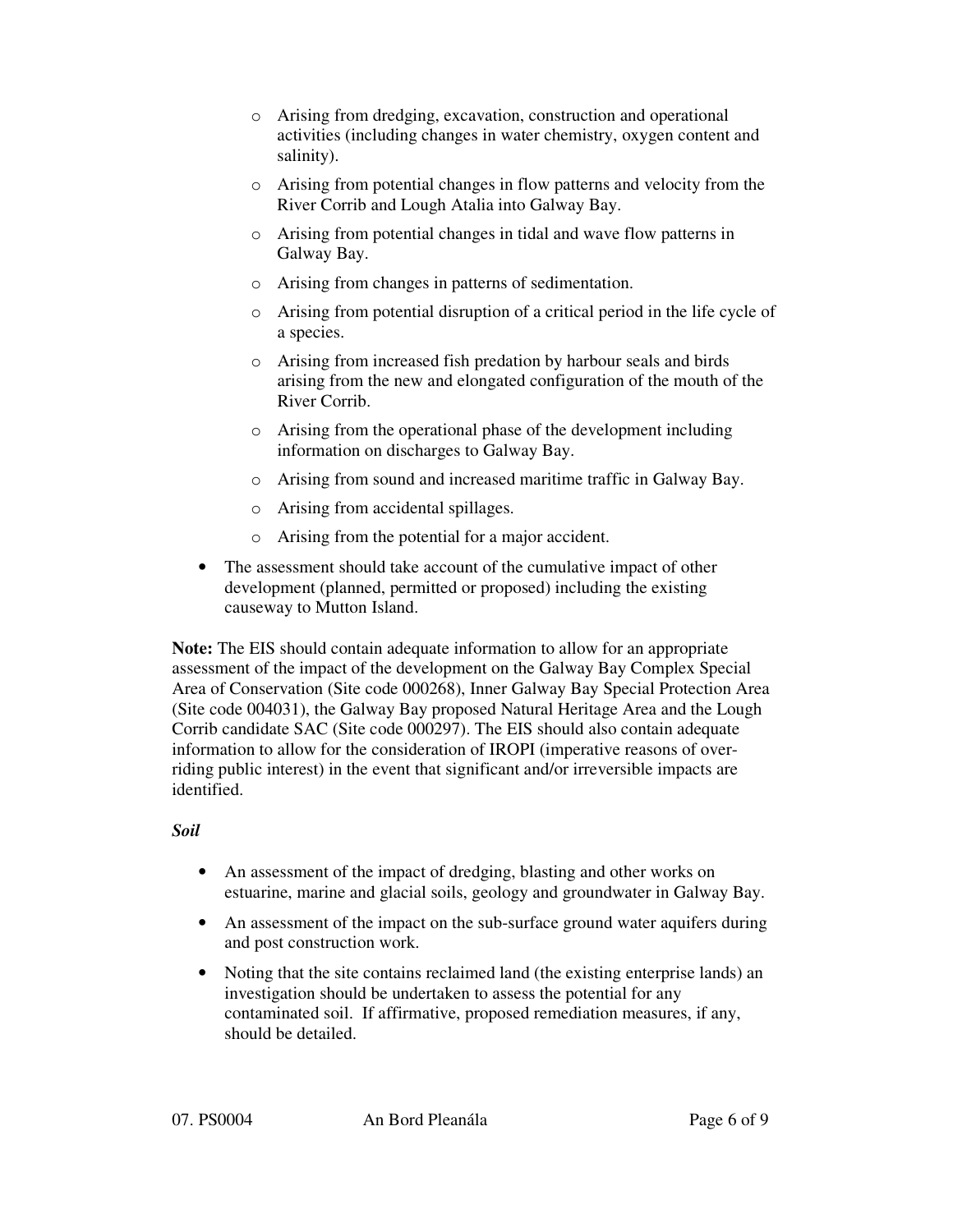- Noting that the site is located to the west of reclaimed land (South Park) an investigation should be undertaken to assess the potential for any leakage of contaminated materials into Galway Bay (by way of leachate or heavy metals but not excluding any other materials). If affirmative, proposed remediation measures, if any, should be detailed.
- Calculations of the amount and description of the nature of material which would be disturbed or excavated on the site and proposals for the storage and disposal of material excavated or otherwise generated during construction of the proposed development and for the prevention or minimisation of emissions from it to waters.

## *Water/coast*

- An assessment of the impact of changes in water quality, hydrogeology and tidal/wave patterns on Galway Bay, the River Corrib system, Lough Atalia and the impacts on the amenity value of beaches in the bay area.
- An assessment of coastal protection works, coastal and marine infrastructure, outfalls, cables etc., sea walls, beaches and recreational facilities.
- A flood risk assessment for the Corrib estuary (including the areas around Claddagh and Spanish Arch) and measures to protect against tidal flooding.
- An assessment of impact of the proposed development (during the construction and operational phases) on siltation patterns throughout Galway Bay including the River Corrib and Lough Atalia.
- An assessment of the impact of depth changes in Galway Bay on the flow of water from Lough Corrib.
- An assessment of the hydrodynamic effects between Lough Atalia and Galway Bay and the potential impact on the existing railway viaduct.
- Maintenance details for the newly formed shipping channel.
- Details of properties or products to be stored on the site and how they could impact on the marine environment and groundwater.
- Details of disposal of treated foul and discharge of storm water and assessment of impact on receiving waters.

## *Air, climate and noise*

- An assessment of air emissions and construction related impacts on climate conditions (including dust).
- An assessment of odours released during dredging (including hydrogen sulphide).
- An assessment of impact on microclimates.
- An assessment of noise arising from both construction and operational phases of the development.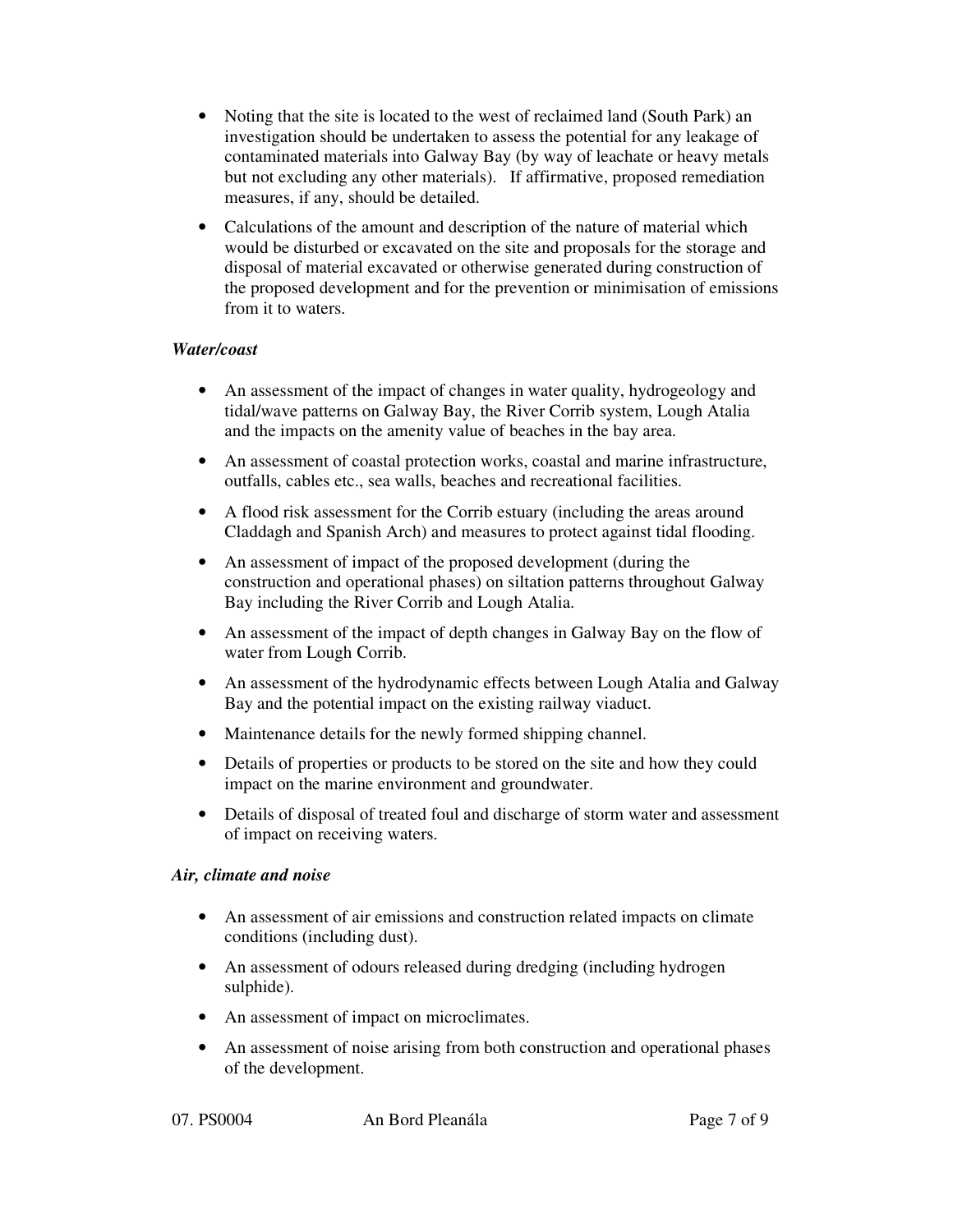• An assessment of underwater noise and vibration and an assessment of its impact on birds, fish and fisheries and aquatic mammals (including sound pressure levels, sound exposure levels, frequency, bandwidth, duration of explosions).

## *Landscape*

- An assessment of the proposal in the context of the provisions of the Development Plan relevant to the area.
- An assessment of the potential visual impacts of the proposed development when viewed from Salthill, Claddagh, Galway Harbour, Galway City, Renmore and the surrounding road network (including the impact of a fully working harbour).
- Visual impacts of the development to be demonstrated by provision of a representative series of photomontages and 3-D modelling (including the impact of a fully working harbour).

# *Cultural Heritage*

- An assessment of the potential impacts on archaeological heritage in Galway Harbour, Galway Bay and Lough Atalia (including surface, inter tidal and underwater areas).
- The assessment should include a desk-top study and field assessment including underwater dive survey.

## *Roads, traffic and infrastructure:*

- An assessment of the volume and type of traffic (including details of any unusually heavy, high or wide loads) likely to be generated during the construction phase and an assessment of the environmental effects of such traffic.
- An assessment of the volume and type of traffic likely to be generated during the operational phase of the harbour and an assessment of the environmental effects of such traffic.
- An assessment of the volume and type of traffic likely to be generated during the operational phase of the harbour (including the enterprise park) and an assessment of the impacts of traffic generation on the greater Galway road network as well as on the national and non-national road network (including junctions).
	- o The assessment should include the N6 and associated junctions (N59, N84, N17, M6, R339 and R338).
	- o The assessment should take account of the cumulative impact of other development (planned, permitted or proposed) at the junctions concerned.